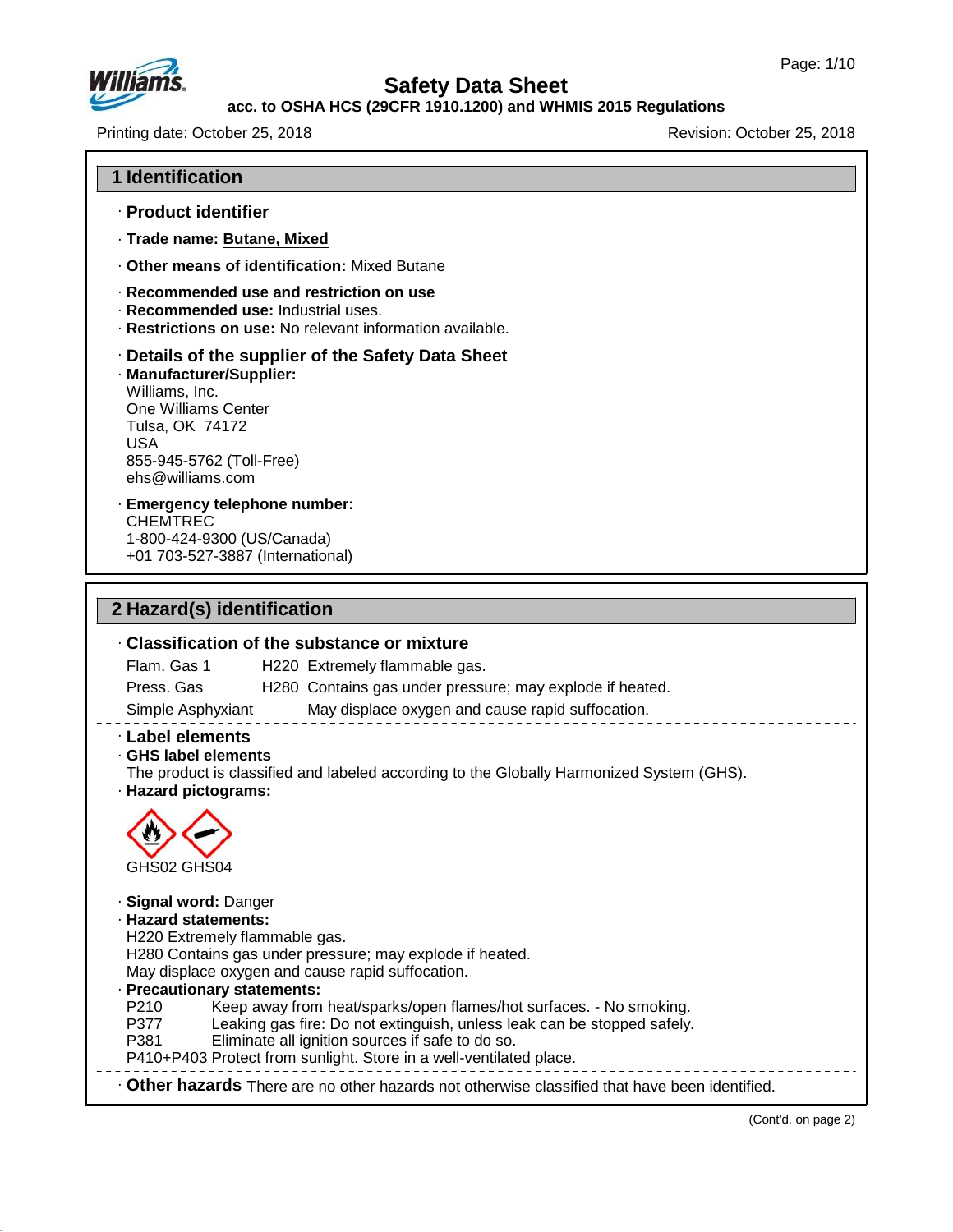

# **acc. to OSHA HCS (29CFR 1910.1200) and WHMIS 2015 Regulations**

Printing date: October 25, 2018 Revision: October 25, 2018

**Trade name: Butane, Mixed**

(Cont'd. of page 1)

| Components:     |                        |                                                                                        |  |  |  |
|-----------------|------------------------|----------------------------------------------------------------------------------------|--|--|--|
| 106-97-8 butane |                        | 40-70%<br><b>Elam. Gas 1, H220</b><br>Press. Gas, H280<br>Simple Asphyxiant            |  |  |  |
|                 | 75-28-5   isobutane    | 15-40%<br><b>Elam. Gas 1, H220</b><br>Press. Gas, H280<br>Simple Asphyxiant            |  |  |  |
|                 | 74-98-6   Propane      | $1 - 5%$<br><b>Elam. Gas 1, H220</b><br>Press. Gas, H280<br>Simple Asphyxiant          |  |  |  |
|                 | 109-66-0   pentane     | $0.1 - 1%$<br><b>Elam. Liq. 2, H225</b><br>Asp. Tox. 1, H304<br>STOT SE 3, H336        |  |  |  |
|                 | $78-78-4$   isopentane | $0.1 - 1%$<br><b>Elam. Liq. 1, H224</b><br><b>Asp. Tox. 1, H304</b><br>STOT SE 3, H336 |  |  |  |

# **4 First-aid measures**

## · **Description of first aid measures**

# · **After inhalation:**

Supply fresh air.

Provide oxygen treatment if affected person has difficulty breathing.

If experiencing respiratory symptoms: Call a poison center/doctor.

· **After skin contact:**

In cases of frostbite from liquefied gas or from high-pressure systems, rinse with plenty of water. Do not remove clothing.

· **After eye contact:** Remove contact lenses if worn.

Rinse opened eye for several minutes under running water. If symptoms persist, consult a doctor.

· **After swallowing:** Unlikely route of exposure.

- · **Most important symptoms and effects, both acute and delayed:**
- **Dizziness**

**Coughing** 

Frostbite from liquefied gas or high-pressure systems.

**Disorientation** 

48.0

- · **Danger:** May displace oxygen and cause rapid suffocation.
- · **Indication of any immediate medical attention and special treatment needed:** If necessary oxygen respiration treatment.

(Cont'd. on page 3)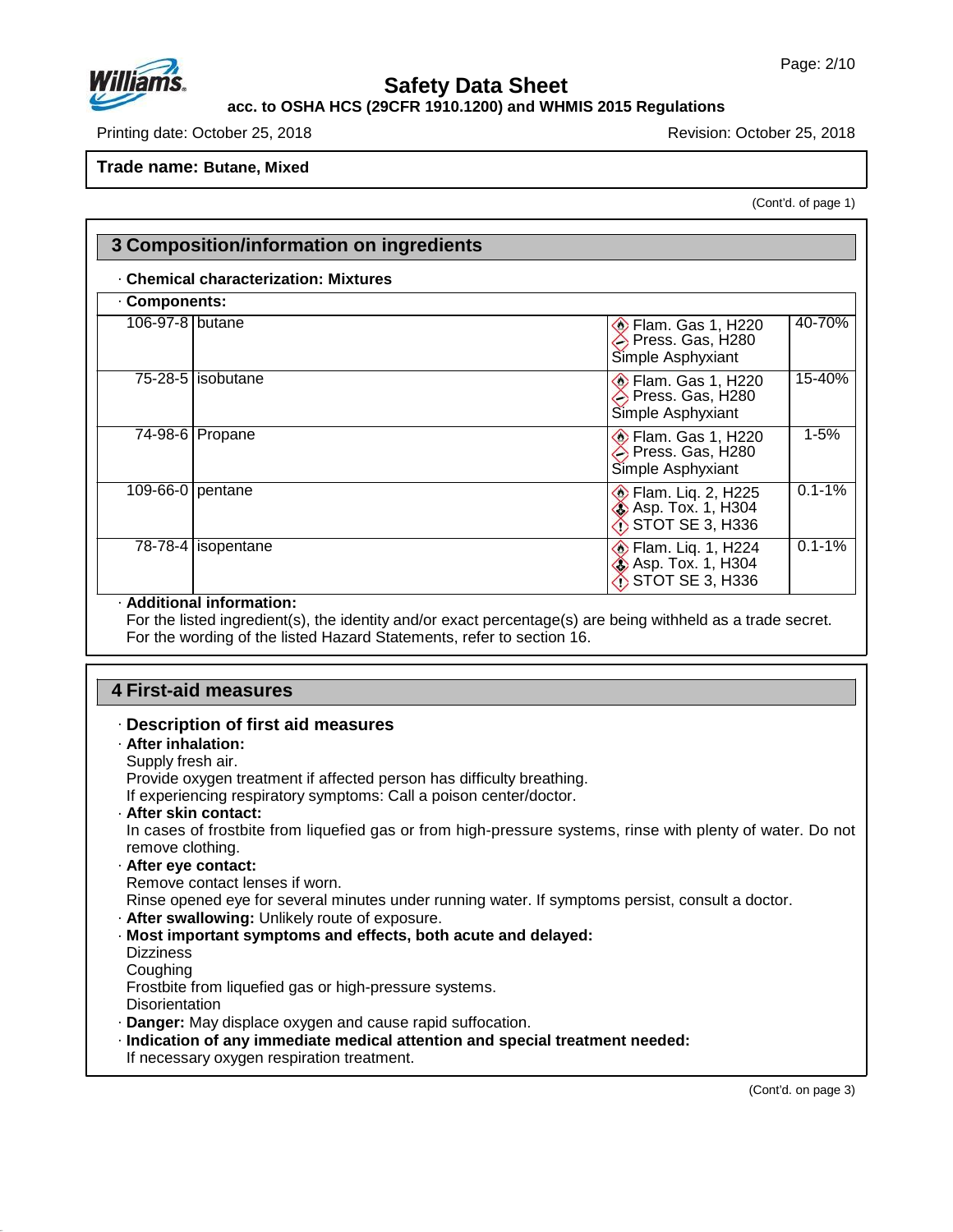

#### **acc. to OSHA HCS (29CFR 1910.1200) and WHMIS 2015 Regulations**

Printing date: October 25, 2018 Revision: October 25, 2018

## **Trade name: Butane, Mixed**

(Cont'd. of page 2)

# **5 Fire-fighting measures**

- · **Extinguishing media**
- · **Suitable extinguishing agents:** Foam Water fog / haze
- Gaseous extinguishing agents
- Carbon dioxide
- · **For safety reasons unsuitable extinguishing agents:** Water stream.
- · **Special hazards arising from the substance or mixture**
- Danger of receptacles bursting because of high vapor pressure if heated. Extremely flammable gas.
- · **Advice for firefighters**
- · **Protective equipment:**
- Wear self-contained respiratory protective device. Wear fully protective suit.
- · **Additional information:**
- Eliminate all ignition sources if safe to do so.
- In case of major fire and large quantities: Evacuate area. Fight fire remotely due to the risk of explosion. Leaking gas fire: Do not extinguish, unless leak can be stopped safely.

# **6 Accidental release measures**

- · **Personal precautions, protective equipment and emergency procedures** Wear protective equipment. Keep unprotected persons away. Ensure adequate ventilation. Keep away from ignition sources. Take precautionary measures against static discharge. Use only non-sparking tools. Protect from heat. For large spills, use respiratory protective device against the effects of fumes/dust/aerosol. · **Environmental precautions** No special measures required. · **Methods and material for containment and cleaning up** Allow to evaporate. · **Reference to other sections** See Section 7 for information on safe handling.
	- See Section 8 for information on personal protection equipment.
	- See Section 13 for disposal information.

# **7 Handling and storage**

· **Handling**

48.0

- · **Precautions for safe handling:** Use enclosed means of conveyance.
- · **Information about protection against explosions and fires:**
- Keep ignition sources away Do not smoke.
- Protect against electrostatic charges.
- Ground/bond container and receiving equipment.
- Emergency cooling must be available in case of nearby fire.

(Cont'd. on page 4)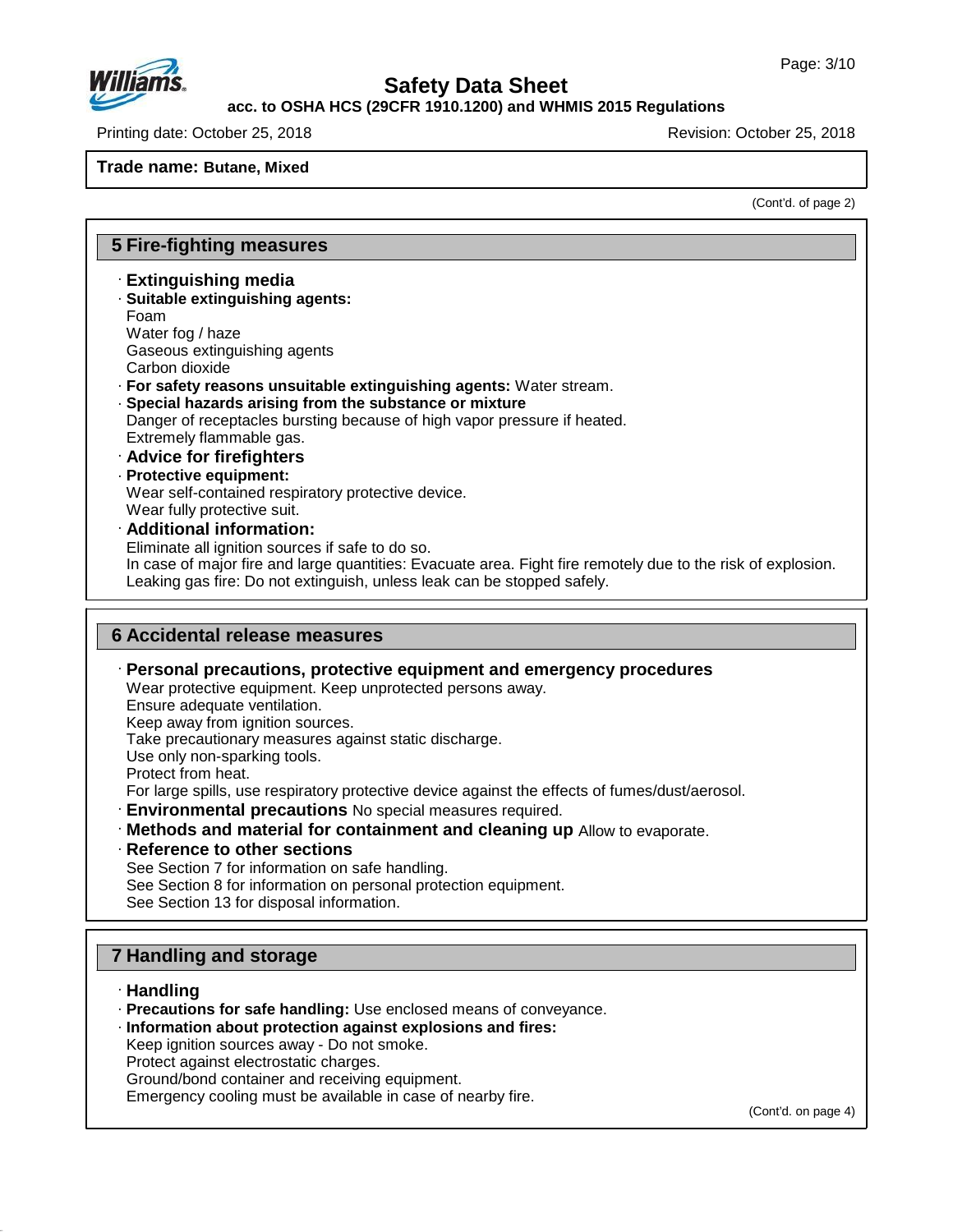

48.0

# **Safety Data Sheet**

**acc. to OSHA HCS (29CFR 1910.1200) and WHMIS 2015 Regulations**

Printing date: October 25, 2018 **Printing date: October 25, 2018** Revision: October 25, 2018

## **Trade name: Butane, Mixed**

(Cont'd. of page 3)

Flammable gas-air mixtures may be formed in empty containers/receptacles.

· **Conditions for safe storage, including any incompatibilities**

#### · **Requirements to be met by storerooms and receptacles:**

Avoid storage near extreme heat, ignition sources or open flame.

· **Information about storage in one common storage facility:** Store away from oxidizing agents.

# · **Further information about storage conditions:**

Store in a cool place. Heat will increase pressure and may lead to the receptacle bursting.

· **Specific end use(s)** No relevant information available.

| 8 Exposure controls/personal protection                                |                                                                                                                           |  |  |  |  |  |
|------------------------------------------------------------------------|---------------------------------------------------------------------------------------------------------------------------|--|--|--|--|--|
| Control parameters                                                     |                                                                                                                           |  |  |  |  |  |
| Components with limit values that require monitoring at the workplace: |                                                                                                                           |  |  |  |  |  |
| 106-97-8 butane                                                        |                                                                                                                           |  |  |  |  |  |
| <b>REL (USA)</b>                                                       | Long-term value: 1900 mg/m <sup>3</sup> , 800 ppm                                                                         |  |  |  |  |  |
| TLV (USA)                                                              | Short-term value: 2370 mg/m <sup>3</sup> , 1000 ppm<br>(EX)                                                               |  |  |  |  |  |
| EL (Canada)                                                            | Short-term value: 1000 ppm<br>EX                                                                                          |  |  |  |  |  |
| EV (Canada)                                                            | Long-term value: 800 ppm<br>revoked as of 01/01/18                                                                        |  |  |  |  |  |
|                                                                        | LMPE (Mexico)   Long-term value: 1000 ppm                                                                                 |  |  |  |  |  |
| 75-28-5 isobutane                                                      |                                                                                                                           |  |  |  |  |  |
| <b>TLV (USA)</b>                                                       | Short-term value: 2370 mg/m <sup>3</sup> , 1000 ppm<br>(EX)                                                               |  |  |  |  |  |
| EL (Canada)                                                            | Short-term value: 1000 ppm<br>EX.                                                                                         |  |  |  |  |  |
| EV (Canada)                                                            | Long-term value: 800 ppm<br>revoked as of 01/01/18                                                                        |  |  |  |  |  |
|                                                                        | LMPE (Mexico) Long-term value: 1000 ppm                                                                                   |  |  |  |  |  |
| 74-98-6 Propane                                                        |                                                                                                                           |  |  |  |  |  |
| PEL (USA)                                                              | Long-term value: 1800 mg/m <sup>3</sup> , 1000 ppm                                                                        |  |  |  |  |  |
| REL (USA)                                                              | Long-term value: 1800 mg/m <sup>3</sup> , 1000 ppm                                                                        |  |  |  |  |  |
| TLV (USA)                                                              | refer to Appendix F inTLVs&BEIs book; D, EX                                                                               |  |  |  |  |  |
| EL (Canada)                                                            | Simple asphyxiant; EX                                                                                                     |  |  |  |  |  |
| EV (Canada)                                                            | Long-term value: 1,000 ppm<br>revoked as of 01/01/18                                                                      |  |  |  |  |  |
|                                                                        | LMPE (Mexico) Long-term value: 1000 ppm                                                                                   |  |  |  |  |  |
| 109-66-0 pentane                                                       |                                                                                                                           |  |  |  |  |  |
| PEL (USA)                                                              | Long-term value: 2950 mg/m <sup>3</sup> , 1000 ppm                                                                        |  |  |  |  |  |
| REL (USA)                                                              | Long-term value: 350 mg/m <sup>3</sup> , 120 ppm<br>Ceiling limit value: 1800* mg/m <sup>3</sup> , 610* ppm<br>$*15$ -min |  |  |  |  |  |
|                                                                        | (Cont'd. on page 5)                                                                                                       |  |  |  |  |  |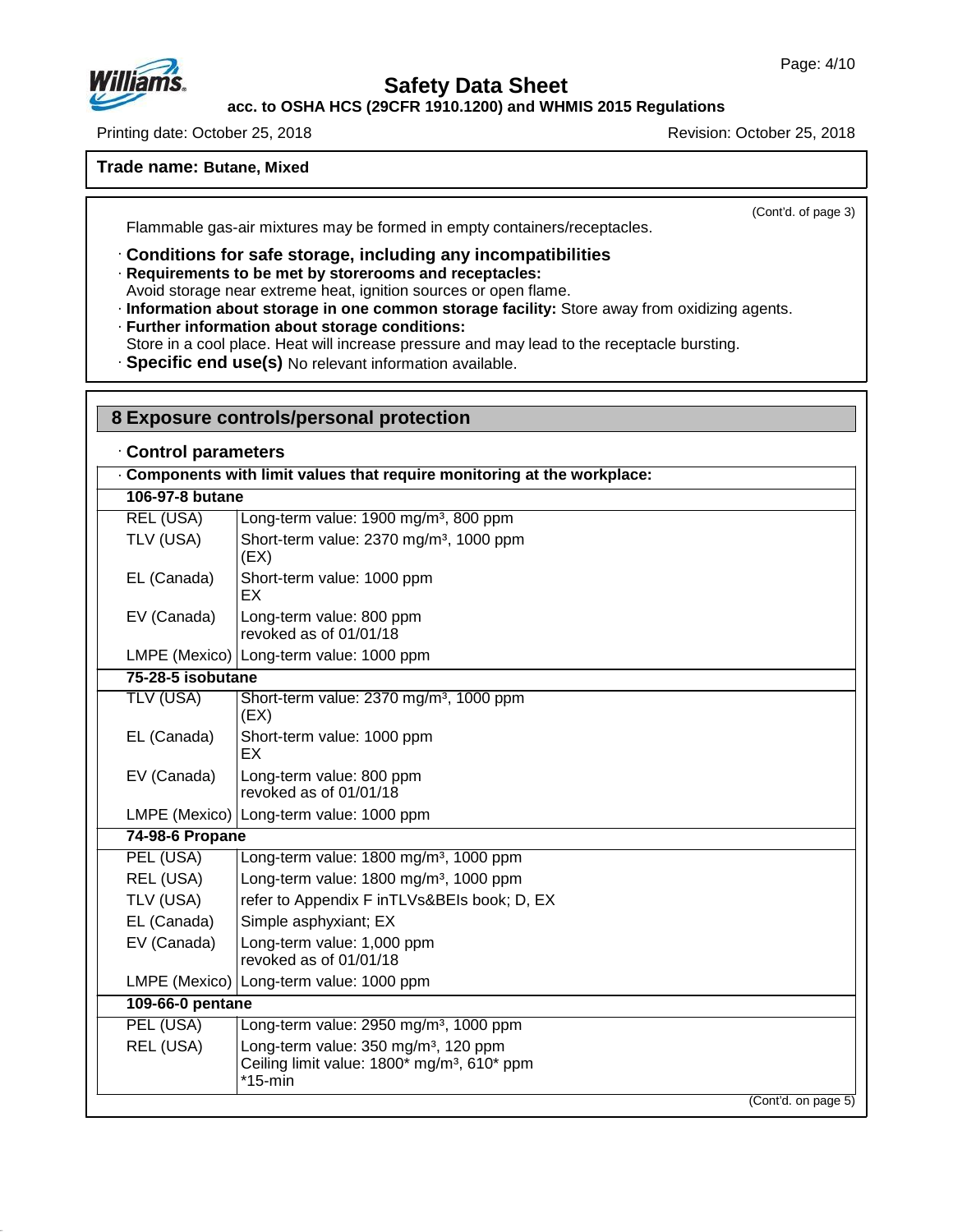

48.0

# **Safety Data Sheet**

#### **acc. to OSHA HCS (29CFR 1910.1200) and WHMIS 2015 Regulations**

Printing date: October 25, 2018 Revision: October 25, 2018

**Trade name: Butane, Mixed**

(Cont'd. of page 4) TLV (USA) Long-term value: 2950 mg/m³, 1000 ppm EL (Canada) Long-term value: 1000 ppm EV (Canada) Short-term value:  $2,210$  mg/m<sup>3</sup>, 750 ppm Long-term value:  $1,770$  mg/m<sup>3</sup>, 600 ppm LMPE (Mexico) Long-term value: 600 ppm **78-78-4 isopentane** PEL (USA) [Long-term value: 2950 mg/m<sup>3</sup>, 1000 ppm]  $TLV$  (USA) [Long-term value: 2950 mg/m<sup>3</sup>, 1000 ppm EL (Canada) Long-term value: 1000 ppm EV (Canada) Short-term value:  $2,210$  mg/m<sup>3</sup>, 750 ppm Long-term value: 1,770 mg/m<sup>3</sup>, 600 ppm LMPE (Mexico) Long-term value: 600 ppm · **Exposure controls** · **General protective and hygienic measures:** The usual precautionary measures for handling chemicals should be followed. Keep away from foodstuffs, beverages and feed. Wash hands before breaks and at the end of work. · **Engineering controls:** Provide adequate ventilation. · **Breathing equipment:** Not required under normal conditions of use. Self-contained respiratory protective device should be used in case of large spills or leaks. · **Protection of hands:** Wear gloves for protection against thermal and mechanical hazards according to OSHA and NIOSH rules. · **Eye protection:** Safety glasses Follow relevant national guidelines concerning the use of protective eyewear. · **Body protection:** Wear appropriate protective clothing. · **Limitation and supervision of exposure into the environment** No relevant information available. · **Risk management measures** No relevant information available. **9 Physical and chemical properties** · **Information on basic physical and chemical properties** · **Appearance: Form:** Compressed gas Compressed liquefied gas **Color:** Colorless Colorless Colorless Colorless Colorless Colorless Colorless Colorless Colorless Colorless Colorless Colorless Colorless Colorless Colorless Colorless Colorless Colorless Colorless Colorless Colorless Col Gasoline-like or natural gas odor

(Cont'd. on page 6)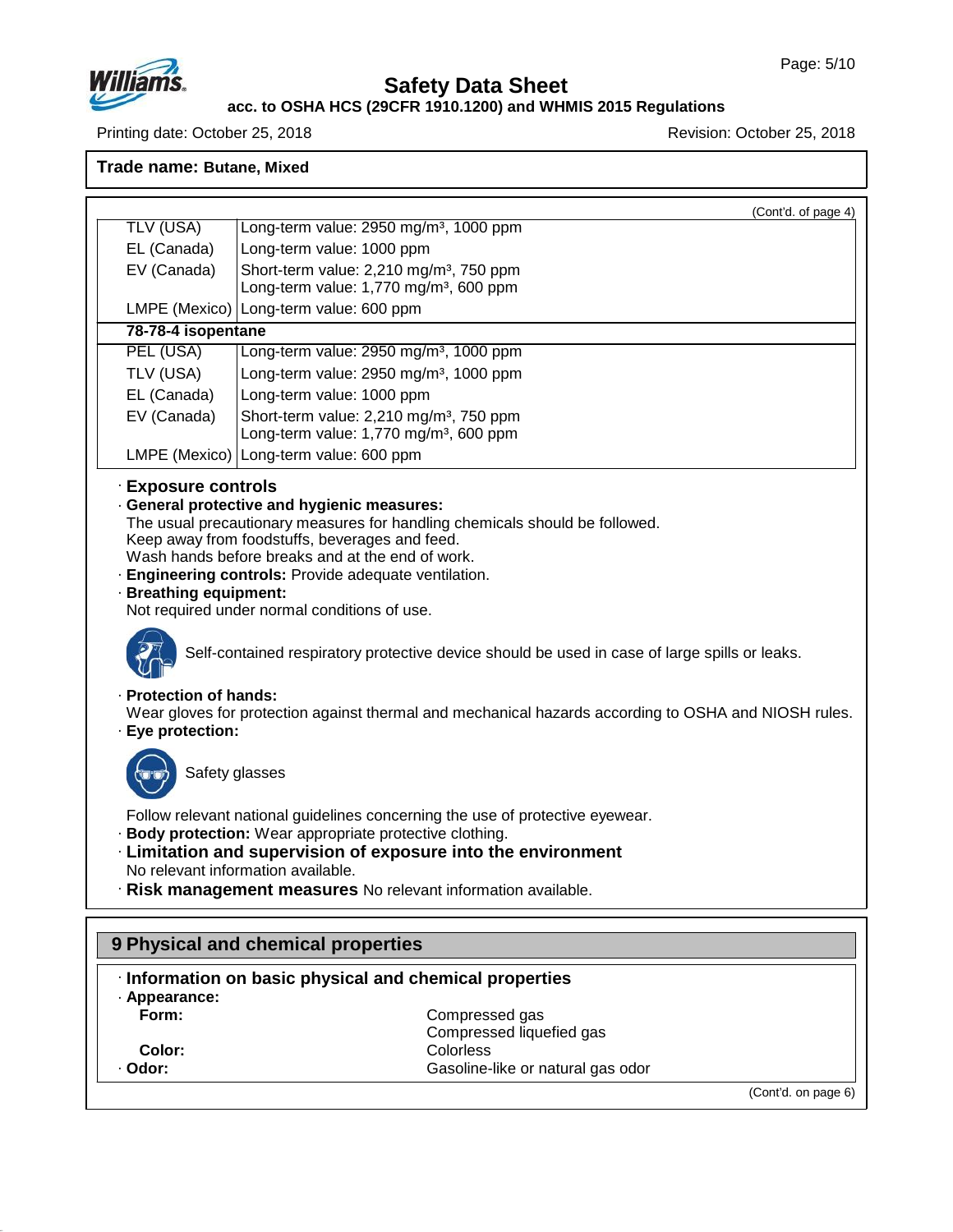

# **acc. to OSHA HCS (29CFR 1910.1200) and WHMIS 2015 Regulations**

Printing date: October 25, 2018 **Printing date: October 25, 2018** Revision: October 25, 2018

## **Trade name: Butane, Mixed**

|                                                      | (Cont'd. of page 5)                                                                            |
|------------------------------------------------------|------------------------------------------------------------------------------------------------|
| · Odor threshold:                                    | Not determined.                                                                                |
| · pH-value:                                          | Not determined.                                                                                |
| · Melting point/Melting range:                       | -73.9 °C (-101 °F)                                                                             |
| · Boiling point/Boiling range:                       | $-11.7$ °C (10.9 °F)                                                                           |
| · Flash point:                                       | -60 °C (-76 °F)                                                                                |
| · Flammability (solid, gaseous):                     | Extremely flammable gas.                                                                       |
| · Auto-ignition temperature:                         | 369.6 °C (697.3 °F)                                                                            |
| · Decomposition temperature:                         | Not determined.                                                                                |
| Danger of explosion:                                 | Product is not explosive. However, formation of explosive air/<br>vapor mixtures are possible. |
| <b>Explosion limits</b>                              |                                                                                                |
| Lower:                                               | 1.6 Vol $%$                                                                                    |
| Upper:                                               | 8.9 Vol %                                                                                      |
| · Oxidizing properties:                              | Not determined.                                                                                |
| $\cdot$ Vapor pressure at 37.8 °C (100 °F):          | 3015.5 mmHg (58.31 psia)                                                                       |
| · Density:                                           |                                                                                                |
| Relative density at 15.6 °C (60.1 °F):               | 0.58                                                                                           |
| Vapor density:                                       | Not determined.                                                                                |
| Relative vapor density at 20 °C (68 °F): 2 (air = 1) |                                                                                                |
| <b>Evaporation rate:</b>                             | Not applicable.                                                                                |
| · Solubility in / Miscibility with                   |                                                                                                |
| Water:                                               | Not miscible or difficult to mix.                                                              |
| · Partition coefficient (n-octanol/water):           | Not determined.                                                                                |
| · Viscosity                                          |                                                                                                |
| Dynamic:                                             | Not determined.                                                                                |
| Kinematic:                                           | Not determined.                                                                                |
| Other information                                    | No relevant information available.                                                             |

# **10 Stability and reactivity**

- · **Reactivity:** No data available for self-reactivity.
- · **Chemical stability:** Stable under normal temperatures and pressures.
- · **Thermal decomposition / conditions to be avoided:**
- Danger of receptacles bursting because of high vapor pressure if heated.

#### · **Possibility of hazardous reactions** Extremely flammable gas.

Reacts with halogenated compounds.

Develops readily flammable gases / fumes.

Reacts with oxidizing agents.

Can form explosive mixtures in air if heated above flash point and/or when sprayed or atomized.

Hazardous gases may be released if heated above the decomposition point.

· **Conditions to avoid**

48.0

(Cont'd. on page 7)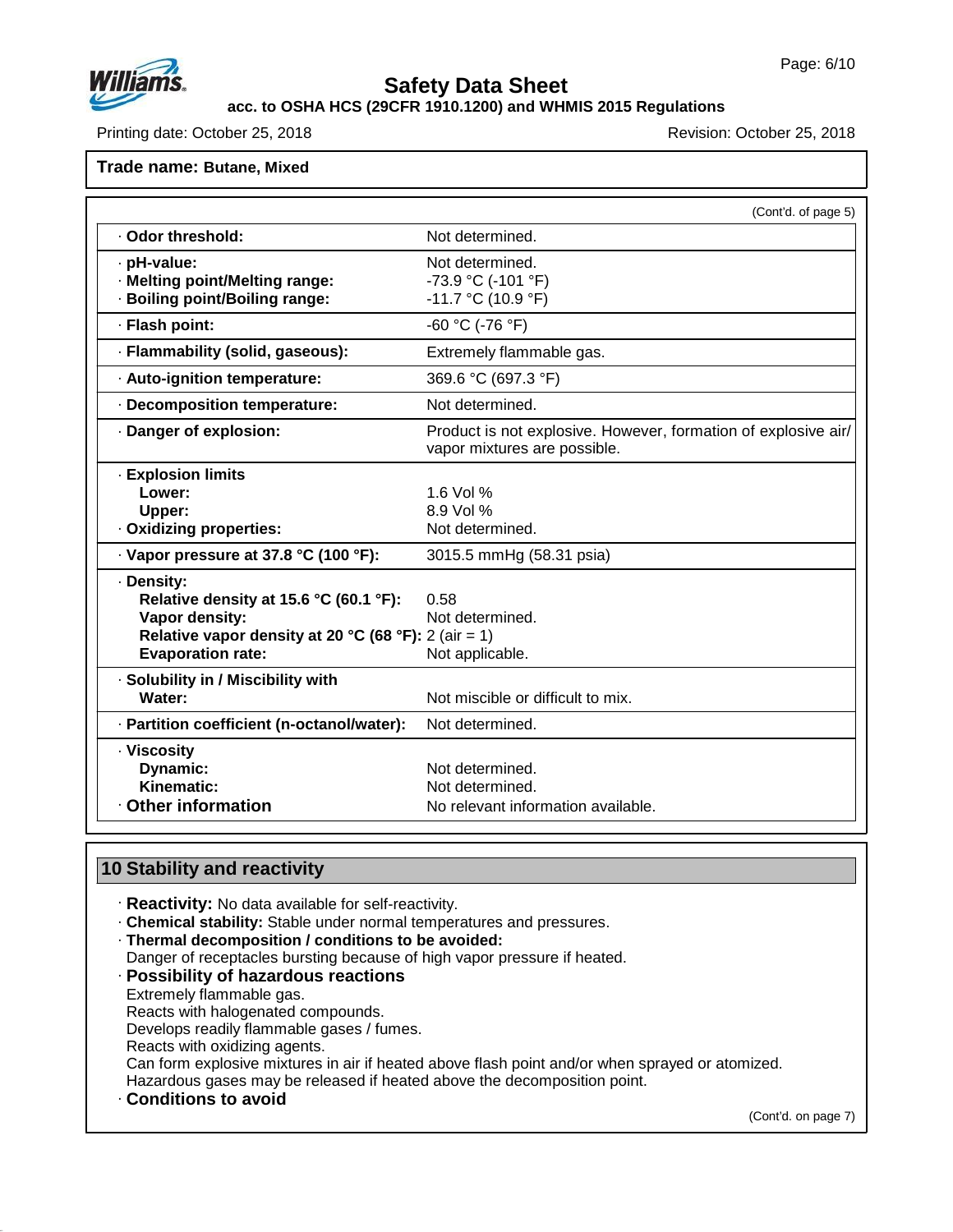

# **acc. to OSHA HCS (29CFR 1910.1200) and WHMIS 2015 Regulations**

Printing date: October 25, 2018 Revision: October 25, 2018

#### **Trade name: Butane, Mixed**

(Cont'd. of page 6)

Keep ignition sources away - Do not smoke. Store away from oxidizing agents.

- · **Incompatible materials Oxidizers** Halogenated compounds.
- · **Hazardous decomposition products** Under fire conditions only:

Carbon monoxide and carbon dioxide

#### **11 Toxicological information**

- · **Information on toxicological effects**
- · **Acute toxicity:** Based on available data, the classification criteria are not met.
- · **LD/LC50 values that are relevant for classification:** None.
- · **Primary irritant effect:**
- · **On the skin:** Based on available data, the classification criteria are not met.
- · **On the eye:** Based on available data, the classification criteria are not met.
- · **Sensitization:** Based on available data, the classification criteria are not met.
- · **IARC (International Agency for Research on Cancer):**

None of the ingredients are listed.

#### · **NTP (National Toxicology Program):**

None of the ingredients are listed.

## · **OSHA-Ca (Occupational Safety & Health Administration):**

None of the ingredients are listed.

- · **Probable route(s) of exposure:**
- Inhalation.

Eye contact.

Skin contact.

- · **Acute effects (acute toxicity, irritation and corrosivity):**
- May displace oxygen and cause rapid suffocation.
- · **Germ cell mutagenicity:** Based on available data, the classification criteria are not met.
- · **Carcinogenicity:** Based on available data, the classification criteria are not met.
- · **Reproductive toxicity:** Based on available data, the classification criteria are not met.
- · **STOT-single exposure:** Based on available data, the classification criteria are not met.
- · **STOT-repeated exposure:** Based on available data, the classification criteria are not met.
- · **Aspiration hazard:** Based on available data, the classification criteria are not met.

# **12 Ecological information**

· **Toxicity**

48.0

- · **Aquatic toxicity** No relevant information available.
- · **Persistence and degradability** No relevant information available.
- · **Bioaccumulative potential:** No relevant information available.
- · **Mobility in soil:** No relevant information available.
- · **Additional ecological information**
- · **General notes:** Not known to be hazardous to water.

(Cont'd. on page 8)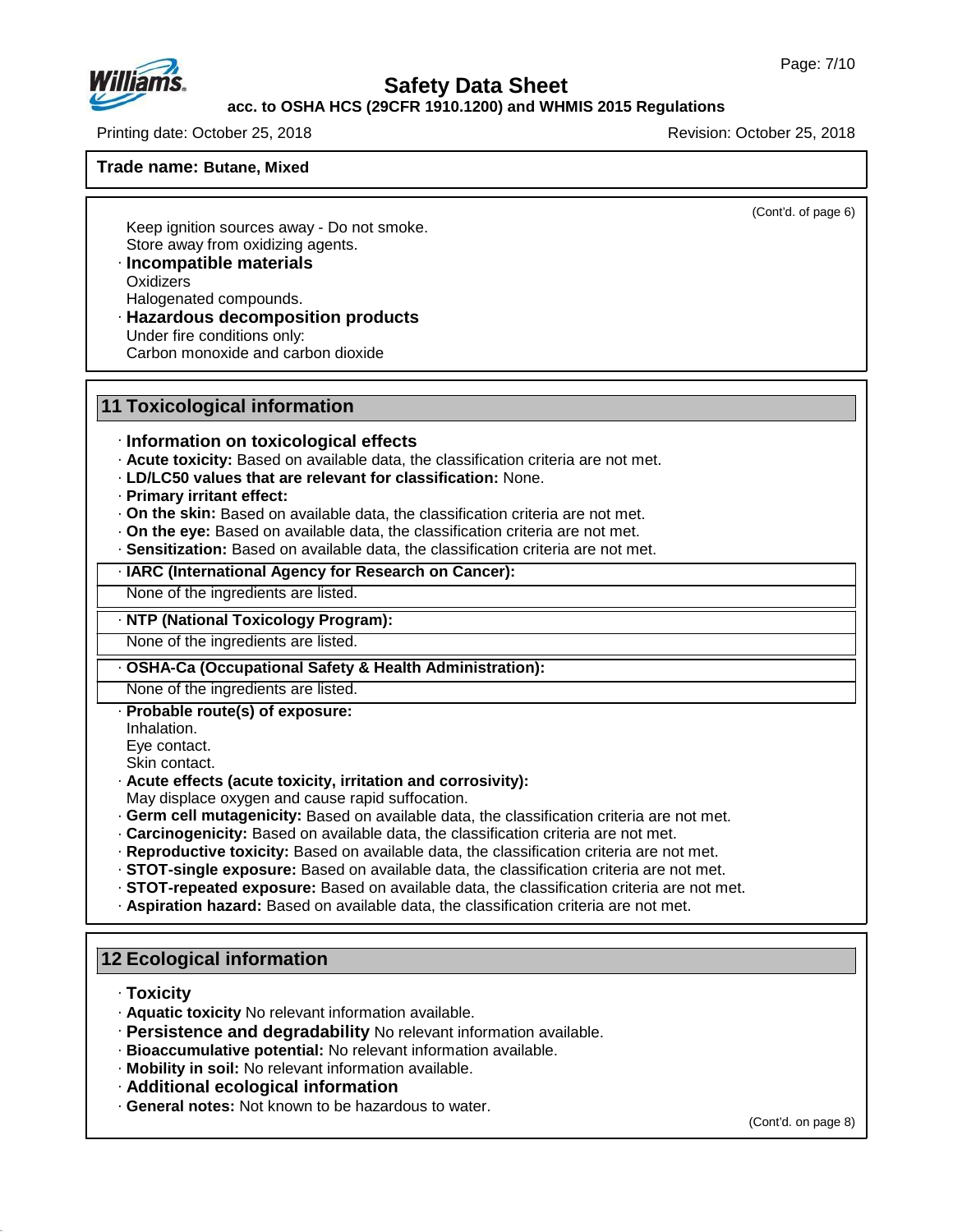**acc. to OSHA HCS (29CFR 1910.1200) and WHMIS 2015 Regulations**

Printing date: October 25, 2018 **Printing date: October 25, 2018** Revision: October 25, 2018

## **Trade name: Butane, Mixed**

(Cont'd. of page 7)

#### · **Results of PBT and vPvB assessment**

- · **PBT:** Not applicable.
- · **vPvB:** Not applicable.
- · **Other adverse effects** No relevant information available.

# **13 Disposal considerations**

#### · **Waste treatment methods**

#### · **Recommendation:**

48.0

Contact waste processors for recycling information.

The user of this material has the responsibility to dispose of unused material, residues and containers in compliance with all relevant local, state and federal laws and regulations regarding treatment, storage and disposal for hazardous and nonhazardous wastes.

## · **Uncleaned packagings**

· **Recommendation:** Disposal must be made according to official regulations.

| · UN-Number                                             |                                                          |  |
|---------------------------------------------------------|----------------------------------------------------------|--|
| · DOT, ADR, IMDG, IATA                                  | <b>UN1075</b>                                            |  |
| · UN proper shipping name<br>· DOT, IATA<br>· ADR, IMDG | Petroleum gases, liquefied<br>PETROLEUM GASES, LIQUEFIED |  |
| · Transport hazard class(es)                            |                                                          |  |
| $\cdot$ DOT                                             |                                                          |  |
|                                                         |                                                          |  |
| · Class                                                 | 2.1                                                      |  |
| · Label                                                 | 2.1                                                      |  |
| $·$ ADR                                                 |                                                          |  |
| · Class                                                 | 2.1 2F                                                   |  |
| · Label                                                 | 2.1                                                      |  |
| · IMDG, IATA                                            |                                                          |  |
|                                                         |                                                          |  |
| · Class                                                 | 2.1                                                      |  |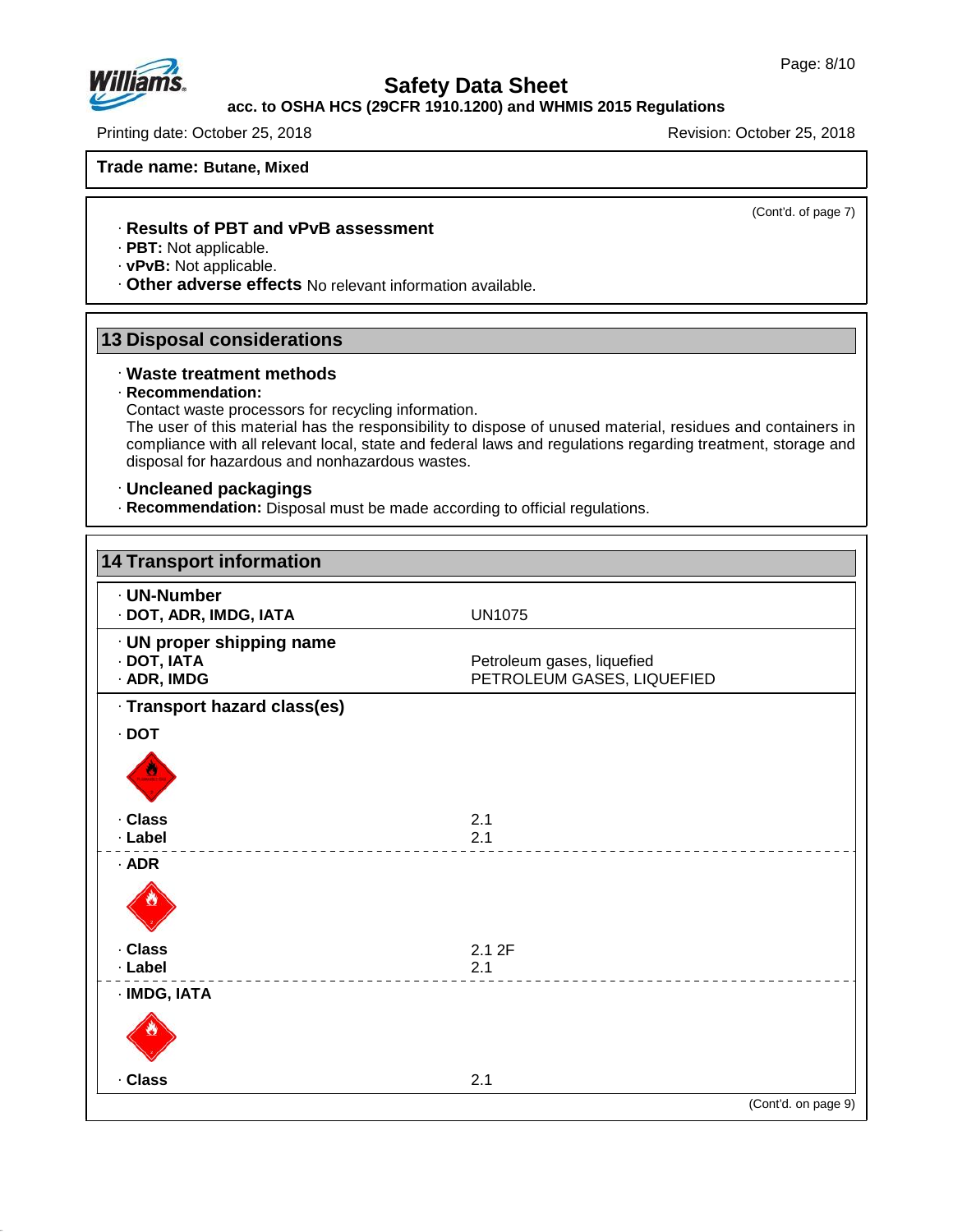

48.0

# **Safety Data Sheet**

**acc. to OSHA HCS (29CFR 1910.1200) and WHMIS 2015 Regulations**

Printing date: October 25, 2018 **Printing date: October 25, 2018** 

**Trade name: Butane, Mixed**

|                                                                                     | (Cont'd. of page 8)                 |
|-------------------------------------------------------------------------------------|-------------------------------------|
| · Label                                                                             | 2.1                                 |
| · Packing group<br>This UN-number is not assigned a packing group.                  |                                     |
| <b>Environmental hazards</b><br>· Marine pollutant:                                 | No.                                 |
| · Special precautions for user<br>· Danger code (Kemler):<br>· EMS Number:          | Not applicable.<br>21<br>$F-D, S-U$ |
| · Transport in bulk according to Annex II of<br><b>MARPOL73/78 and the IBC Code</b> | Not applicable.                     |
| · Transport/Additional information:                                                 |                                     |
| $\cdot$ IATA<br>Cargo Aircraft Only.                                                |                                     |

| mixture<br>· United States (USA)<br>· SARA                                          |       |
|-------------------------------------------------------------------------------------|-------|
| Section 302 (extremely hazardous substances):                                       |       |
| None of the ingredients are listed.                                                 |       |
| Section 355 (extremely hazardous substances):                                       |       |
| None of the ingredients are listed.                                                 |       |
| Section 313 (Specific toxic chemical listings):                                     |       |
| None of the ingredients are listed.                                                 |       |
| · TSCA (Toxic Substances Control Act)                                               |       |
| All ingredients are listed.                                                         |       |
| - Clean Air Act (CAA) Section 112(r) Accidental Release Prevention (40 CFR 68.130): |       |
| 106-97-8 butane                                                                     | 10000 |
| 75-28-5 isobutane                                                                   | 10000 |
| 74-98-6 Propane                                                                     | 10000 |
| 109-66-0 pentane                                                                    | 10000 |
| 78-78-4   isopentane                                                                | 10000 |
| · Proposition 65 (California)                                                       |       |
| Chemicals known to cause cancer:                                                    |       |
| None of the ingredients are listed.                                                 |       |